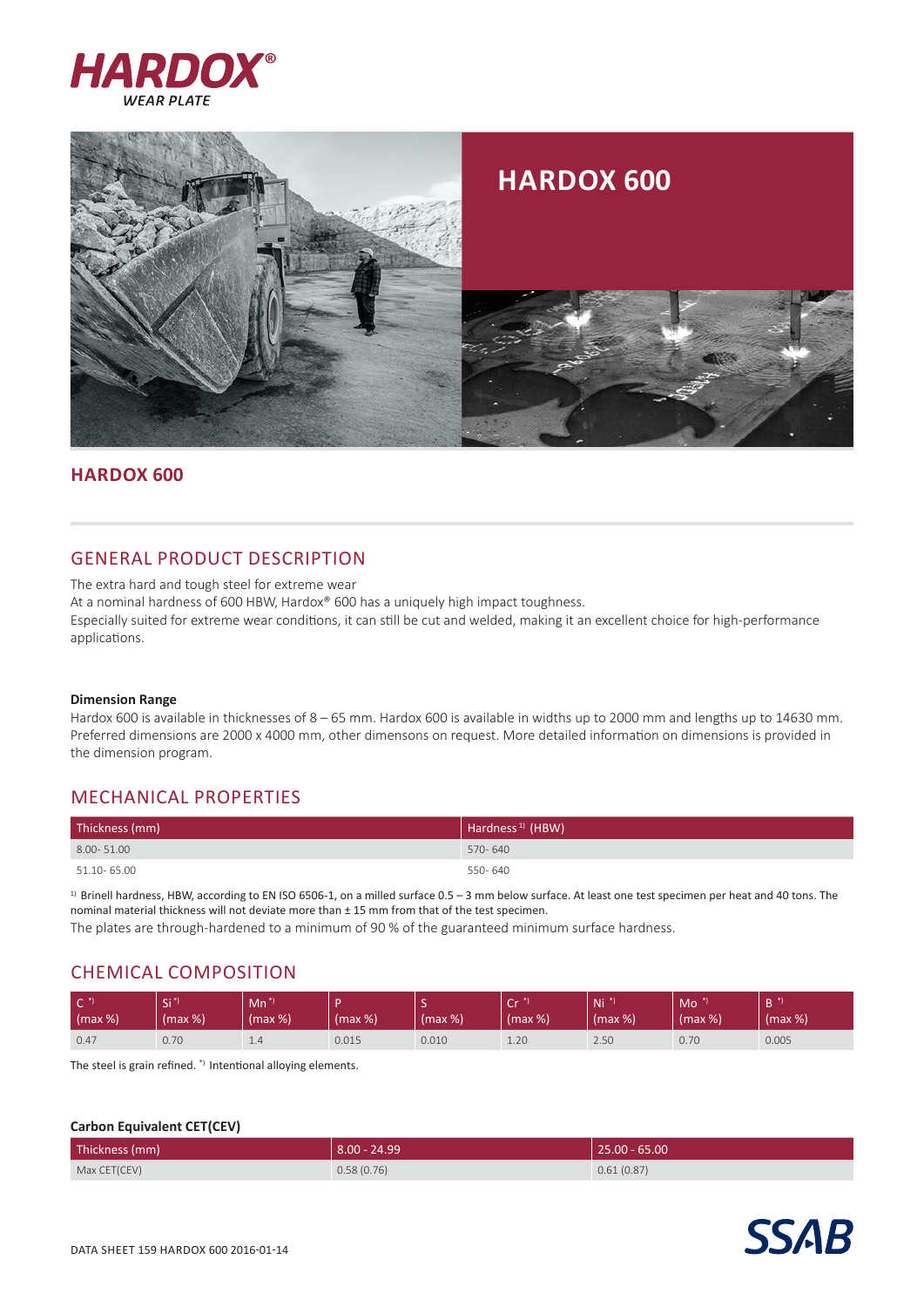$$
CET = C + \frac{Mn + Mo}{10} + \frac{Cr + Cu}{20} + \frac{Ni}{40}
$$
  

$$
CEV = C + \frac{Mn}{6} + \frac{Cr + Mo + V}{5} + \frac{Cu + Ni}{15}
$$

## TOLERANCES

More details are given in SSAB's brochure 41-General product information Strenx, Hardox, Armox and Toolox-UK and Hardox® Guarantees or on www.ssab.com.

### **Thickness**

Tolerances according to Hardox Thickness Guarantees. Hardox® Guarantees meets the requirements of EN 10 029 Class A but offers more narrow tolerances.

 $\overline{15}$ 

## **Length and Width**

According to SSAB's dimensions program. Tolerances conforms to EN 10 029 or to SSAB's standard after agreement.

#### **Shape**

Tolerance according to EN 10 029.

#### **Flatness**

Tolerances according to Hardox Flatness Guarantee class E, which are more restrictive than EN 10 029 Class N.

#### **Surface Properties**

According to EN 10163-2 Class A Subclass 1.

## DELIVERY CONDITIONS

The delivery condition is Quenched. The plates are delivered with sheared or thermally cut edges. Untrimmed mill edges available by agreement.

Delivery requirements can be found in SSAB's brochure 41-General product information Strenx, Hardox, Armox and Toolox-UK or at www.ssab.com.

## FABRICATION AND OTHER RECOMMENDATIONS

#### Welding, bending and machining

 Recommendations can be found in SSAB's brochures on www.hardox.com or consult Tech Support, techsupport@ssab.com. Hardox 600 is not intended for further heat treatment. It has obtained its mechanical properties by quenching and when necessary by means of subsequent tempering. The properties of the delivery condition cannot be retained after exposure to temperatures in excess of 250ºC .

Appropriate health and safety precautions must be taken when welding, cutting, grinding or otherwise working on this product. Grinding, especially of primer coated plates, may produce dust with a high particle concentration.